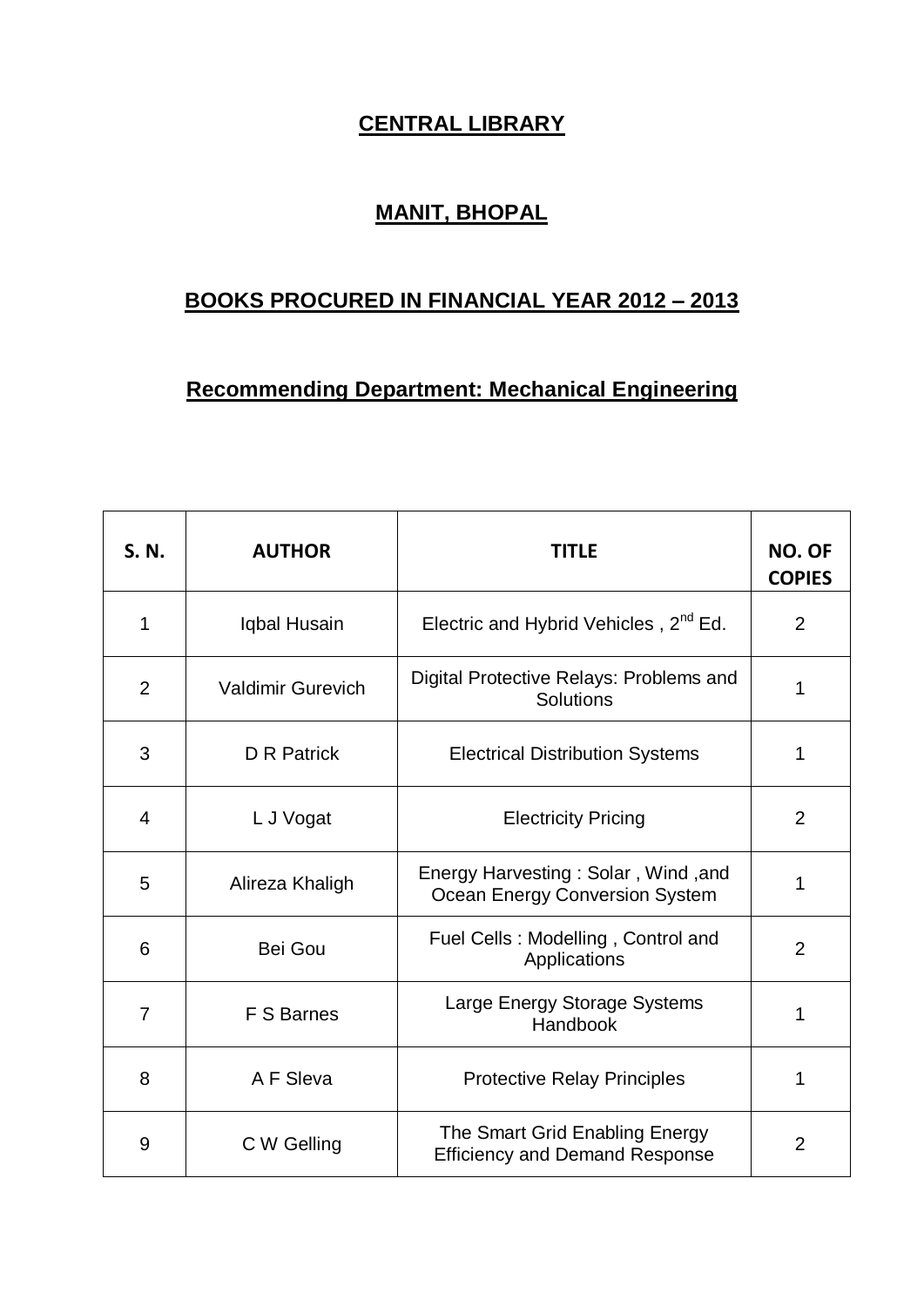| 10 | <b>Samuel D Stearns</b> | Digital Signal Processing with Examples<br>in MATLAB                                   | 1              |
|----|-------------------------|----------------------------------------------------------------------------------------|----------------|
| 11 | <b>Albert Thumann</b>   | <b>Efficient Electrical System Design</b><br>Handbook                                  | 2              |
| 12 | D K Chaturvedi          | Modelling and Simulation of Systems<br>Using MATLAB and Sumulink                       | 2              |
| 13 | <b>Harold Klee</b>      | Simulation of Dynamics Systems with<br><b>MATLAB and Simulink</b>                      | 1              |
| 14 | S C Tan                 | Sliding Mode Control of Switching Power<br>Converters: Technique and<br>Implementation | 1              |
| 15 | T A Davis               | <b>MATLAB Primer</b>                                                                   | 4              |
| 16 | Roger A Messenger       | Photovoltaic System Engineering, 3rd<br>Ed.                                            | 2              |
| 17 | R K Rajput              | <b>Electrical Measurements and Measuring</b><br>Instruments                            | 5              |
| 18 | <b>B</b> R Gupta        | <b>Power System Operation and Control</b>                                              | 5              |
| 19 | V K Mehta               | Principles of Electrical Engineering and<br>Electronics                                | 5              |
| 20 | Solanki                 | Solar Photovoltaic: Fundamentals<br><b>Technologies and Application</b>                | 5              |
| 21 | M E Van Valkenburg      | Network Analysis, 3 <sup>rd</sup> Ed.                                                  | 5              |
| 22 | Benjamin C Kuo          | <b>Automatic Control Systems</b>                                                       | 5              |
| 23 | S Rajasekaran           | Neural Network Fuzzy Logic and<br>Genetic Algorithms; Synthesis and<br>Applications    | 5              |
| 24 | Abhijit Chakrabarti     | Power System Analysis Operation and<br>Control                                         | $\overline{2}$ |
| 25 | Prabha Kundur           | Power System Stability and Control<br><b>Books</b>                                     | 4              |